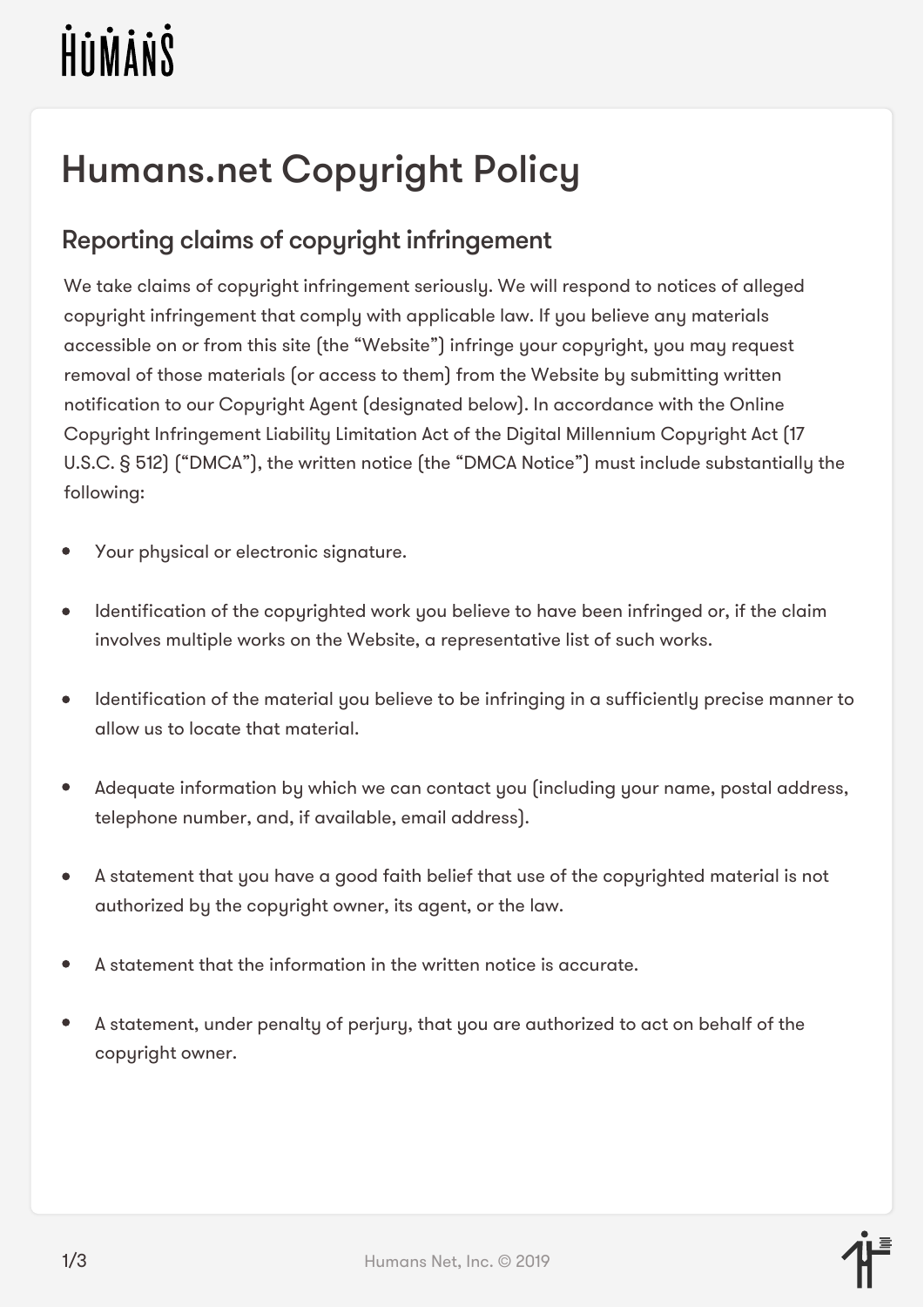Our designated Copyright Agent to receive DMCA Notices is:

Vlad Dobrynin 25 river dr, Jersey City, NJ, 07310 Phone: +1-201-653-4307 Email: feedback@humans.net

If you fail to comply with all of the requirements of Section 512(c)(3) of the DMCA, your DMCA Notice may not be effective.

Please be aware that if you knowingly materially misrepresent that material or activity on the Website is infringing your copyright, you may be held liable for damages (including costs and attorneys' fees) under Section 512(f) of the DMCA.

### Counter-notification procedures

If you believe that material you posted on the Website was removed or access to it was disabled by mistake or misidentification, you may file a counter-notification with us (a "Counter-Notice") by submitting written notification to our copyright agent (identified below). Pursuant to the DMCA, the Counter-Notice must include substantially the following:

- Your physical or electronic signature.
- An identification of the material that has been removed or to which access has been  $\bullet$ disabled and the location at which the material appeared before it was removed or access disabled.
- Adequate information by which we can contact you (including your name, postal address, telephone number, and, if available, email address).
- A statement under penalty of perjury by you that you have a good faith belief that the  $\bullet$ material identified above was removed or disabled as a result of a mistake or misidentification of the material to be removed or disabled.
- A statement that you will consent to the jurisdiction of the Federal District Court for the  $\bullet$ judicial district in which your address is located (or if you reside outside the United States for any judicial district in which the Website may be found) and that you will accept service